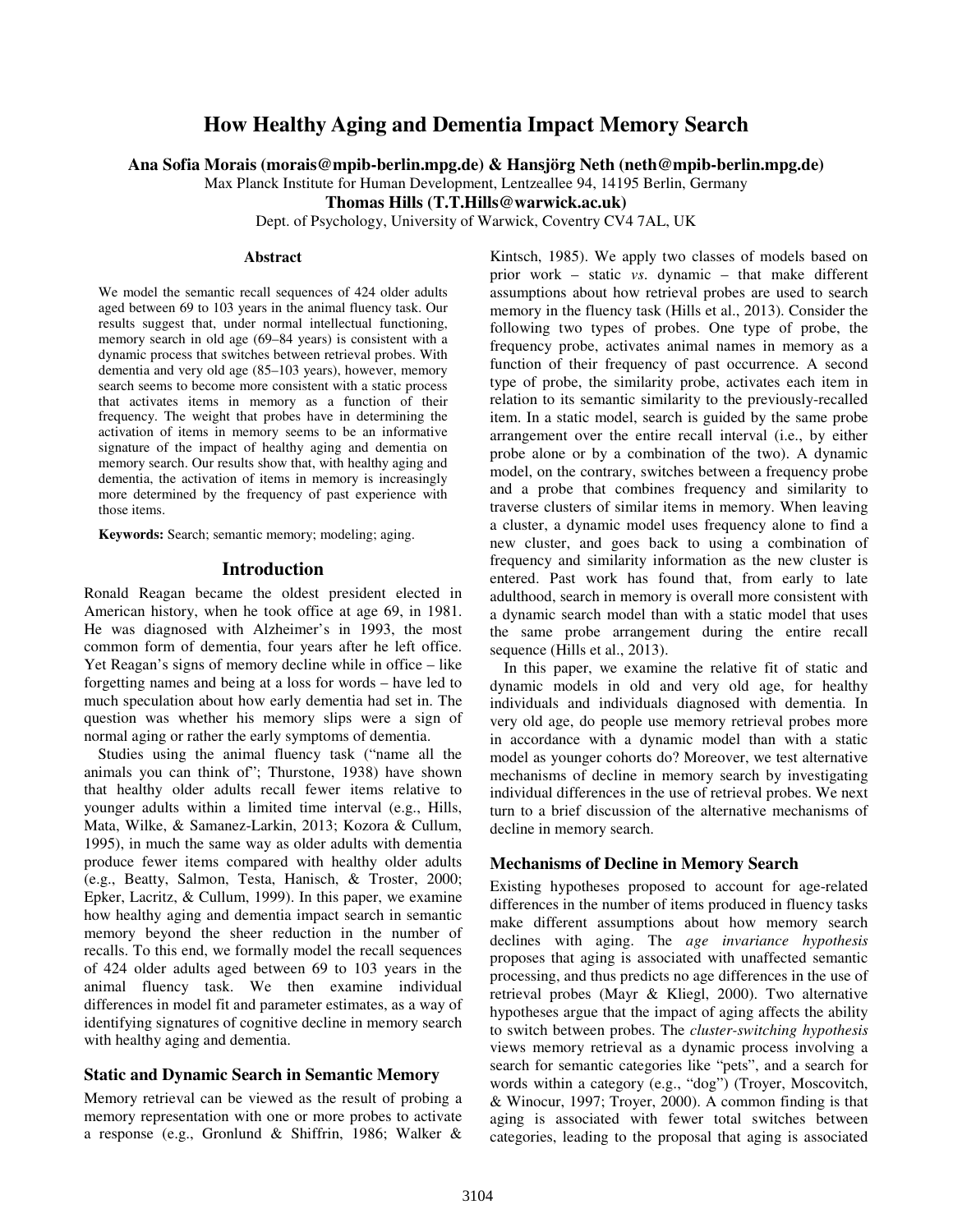with reduced switching between retrieval probes (categories) (Troyer et al., 1997; Troyer, 2000). On the other hand, the *cue-maintenance hypothesis* (Hills et al., 2013) derives from studies showing that aging is associated with lower working memory capacity, defined as the ability to keep focus on one probe while ignoring distracting ones (e.g., Bopp & Verhaghen, 2007). Age-related decline in working memory capacity should lead to a loss of probe focus, and therefore to increased switching between probes (e.g., Unsworth & Engle, 2007). Existing evidence suggests that, from early to late adulthood, age is associated with an increase in switching between probes, per item recalled, in support of the cue-maintenance hypothesis of decline in memory search (Hills et al., 2013).

We examine which mechanism of decline best describes individual differences in switching in old (69–84 years) and very old age (85–103 years), between healthy individuals and individuals diagnosed with dementia. These mechanisms of decline, which have been proposed to account for age-related differences in fluency performance, can be used to test additional alternative hypotheses regarding memory decline in dementia. One hypothesis holds that memory impairment in dementia results from the acceleration of the same mechanism that leads to memory decline in healthy aging (e.g., Brayne & Calloway, 1988; Huppert, 1994; Huppert & Brayne, 1994). On this view, age-related differences in switching among individuals diagnosed with dementia should mirror age-related differences in healthy individuals. According to an alternative framework, however, memory decline in healthy individuals and in individuals with dementia is the product of distinct processes that target different brain systems (e.g., Albert, 1997; Gabrieli, 1996). This framework thus suggests that age-related differences in switching should arise from distinct decline mechanisms in healthy aging and dementia.

To summarize, we examine whether semantic search in healthy old age and dementia is more consistent with a static or with a dynamic model. Moreover, we test different mechanisms of decline in memory search by investigating individual differences in model fit and parameter estimates.

#### **Methods**

#### **Participants and Procedure**

The present work uses data from the Berlin Aging Study, a longitudinal study on aging (Baltes & Mayer, 1999). Specifically, we analyze the animal fluency data that was collected in the first measurement occasion of the study, between 1990 and 1993. In the animal fluency task, participants were asked to respond verbally to the probe "Name all the animals you can think of" within 90 seconds, with their responses being tape-recorded. We retrieved participants' retrieval sequences from the tapes that were still functional, having compiled the responses of 424 individuals, with ages ranging from  $69$  to  $103$  (mean = 84.77, *SD* = 8.58). Of these 424 individuals, 91 were diagnosed with dementia (mean age =  $90.31$ ,  $SD = 6.53$ ) according to the guidelines of DSM-III-R, and 333 individuals (mean age  $= 83.25$ ,  $SD = 8.45$ ) were considered to have normal intellectual functioning.

#### **The Representation of Semantic Memory**

The first step towards formalizing search in semantic memory is to provide an explicit representation of the space being searched. We used the semantic representations of animals computed in prior work (Hills, Jones, & Todd, 2012) using the BEAGLE semantic space model (Jones & Mewhort, 2007). The BEAGLE model was trained on a subset of Wikipedia, composed of approximately 400 million word tokens and 3 million word types. Once the entire corpus has been learned (see Hills et al., 2012, for a description of the learning process), a word's memory representation is a vector pattern reflecting the word's history of co-occurrence with other words. Words that frequently co-occur end up developing similar vector patterns (e.g., *bee*-*honey*), as do words that commonly occur in similar contexts, even if they never directly co-occur (e.g., *bee*-*wasp*). Based on the representation learned by BEAGLE, we used the frequency of occurrence of each animal name in the Wikipedia corpus as well as the pairwise cosine similarities between animal names for our comparisons.

#### **Alternative Models of Semantic Search**

To describe memory retrieval given this well-defined memory representation, we used a model framework similar to the item-level recall probability equation from the Search of Associative Memory model (SAM; Raaijmakers & Shiffrin, 1981):

$$
P(I_i \mid Q_1, Q_2, ..., Q_M) = \frac{\prod_{k=1}^{M} S(Q_k, I_i)^{\beta_k}}{\sum_{j=1}^{N} \prod_{k=1}^{M} S(Q_k, I_j)^{\beta_k}}
$$
(1)

where  $S(Q_k, I_i)$  represents the retrieval strength from probe  $Q_k$  to item  $I_i$  in memory, and  $w_k$  represents the saliency or attention directed at the  $k^{\text{th}}$  probe. The probability of retrieving a given item,  $I_i$ , is given by the ratio of the activation strength of that item and the sum of the activation of all other items in memory given those same probes. Finally, β is a free parameter that indicates how strongly the person's recall was determined by the probe; higher values of β lead items with higher retrieval strengths for a given probe,  $Q_k$ , to gain a larger share of the recall probability, while lower values of  $\beta$  distribute the probability of recall more evenly over all items.

We considered the *frequency* probe and the *similarity*  probe introduced earlier in the paper. The *frequency* probe activates each item in memory as a function of the frequency of occurrence of each animal name in the Wikipedia corpus. The *similarity* probe activates each item in memory in relation to its semantic similarity to the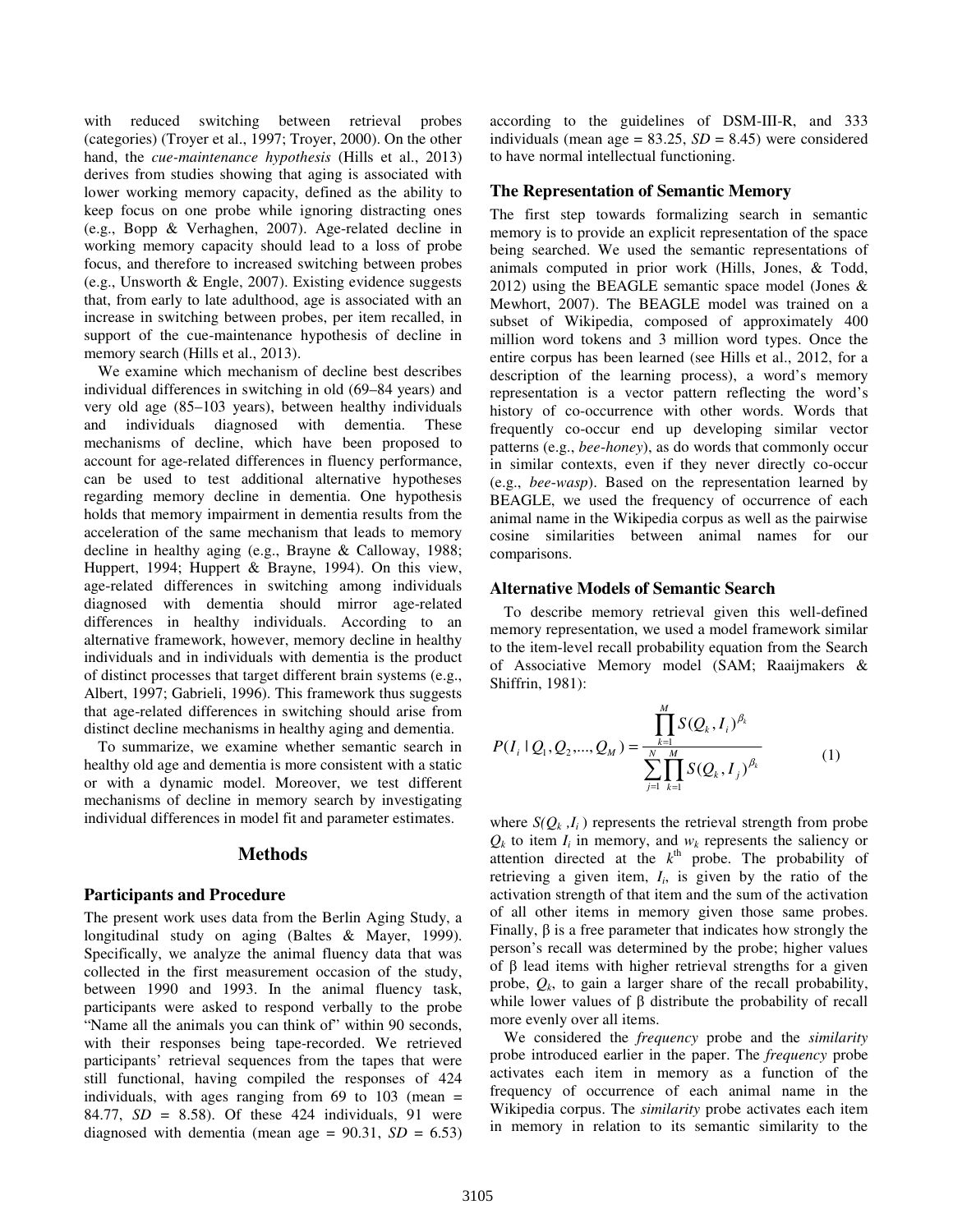previous item recalled. Thus, the most recently recalled item is the probe used to query memory, and activation is defined as the pairwise semantic similarities produced by BEAGLE with all animals yet to be recalled. Given a particular probe arrangement, we can compute the predicted retrieval probability for any sequence of animal names by repeatedly using Equation 1. The  $β$  parameters were fit to each participant's data to maximize the observed recall probabilities and produce a maximum likelihood fit.

We tested four models differing in the nature of probe use. All models share the assumption that the probability that an item is the first item recalled is a function of its frequency. From the second recall onwards, the models differ in whether they use frequency and similarity information in a static or dynamic way. Static models use the same probe arrangement over the recall interval. The *static frequency model* uses a single probe: frequency. This assumes that individuals' recall sequences of animals reproduce their natural strength of activation in memory as a consequence of frequency alone. The *static similarity model* also uses a single probe: semantic similarity. This assumes that individuals rely only on the previously recalled item as a probe for the next recall, producing a chain of pairwise associated animals. The *static combined model* represents the simultaneous combination of frequency and semantic similarity. This assumes a process based on semantic similarity to the previous item that is further informed by the frequency of past experience with those items.

The *dynamic model* switches between a frequency probe and a probe that combines frequency and similarity to traverse clusters of similar items in memory. When leaving a cluster, a dynamic model uses frequency alone to find a new cluster, and goes back to using a simultaneous combination of frequency and similarity information as the new cluster is entered. Transitions are predicted by the model only after they occur, meaning that the model tests where the most plausible locations for transitions are, given the underlying representation. The model switches between retrieval probes wherever a sequence of items A, B, C, D have semantic similarities that follow the pattern *S(A,B)* >  $S(B, C)$ , and  $S(B, C) < S(C, D)$ . That is, similarity drops between clusters and then increases again once search resumes with a new cluster (e.g., the sequence DOG, CAT, SHARK, WHALE would have two clusters, divided by a similarity drop between CAT and SHARK).

In our data, healthy aging and dementia are associated with an increase in the proportion of items repeated. For this reason, and in contrast to previous studies (Hills et al., 2012, 2013; Hills & Pachur, 2012), we did not exclude repetitions from participants' retrieval sequences, nor did we remove items from the memory representation after they were recalled. Although the current models do not distinguish new responses from repeated ones when calculating the retrieval probabilities, we are currently developing a generalized version of the models that takes into account how likely participants are to repeat previous responses.

#### **Results and Discussion**

Figure 1 shows the mean number of correct responses produced in old and very old age, for healthy individuals and individuals diagnosed with dementia, calculated after excluding repeated items. Throughout our analyses, the group "old age" includes participants with ages between 69 and 84 years, and the group "very old age" includes participants with ages between 85 and 103 years. As expected, age was associated with recalling fewer items  $(t(422) = -11.32, p < .001, r = -.48)$ . The mean number of correct responses produced decreased with age, both for healthy individuals and individuals with dementia. In addition, individuals with dementia produced fewer correct responses relative to individuals without dementia  $(t(422) =$  $-12.03$ ,  $p < .001$ ,  $r_{pb} = -.51$ ). These results indicate that both healthy aging and dementia are associated with a decline in the number of items retrieved from memory. In what follows, we present our results for the modeling of semantic retrieval in old and very old age.



Figure 1: Mean number of correct responses produced in each group. Error bars represent the standard error of the mean.

## **Do people switch between retrieval probes in old and very old age to navigate their semantic memory?**

Table 1 presents the Bayesian Information Criterion (BIC) of the four models. BIC is a commonly used measure to compare the fit of different models while penalizing them for the total number of free parameters that they have, as a way of reducing overfitting (Lewandowsky & Farrell, 2011). Whereas the static single-probe models have only one free parameter, the models that use both frequency and similarity have two free parameters, each indicating how strongly the person's recall was determined by each type of information. Note that smaller values of BIC indicate a better model fit. Also, due to differences in the number of items recalled, the BIC values for the different models are only informative if compared within groups.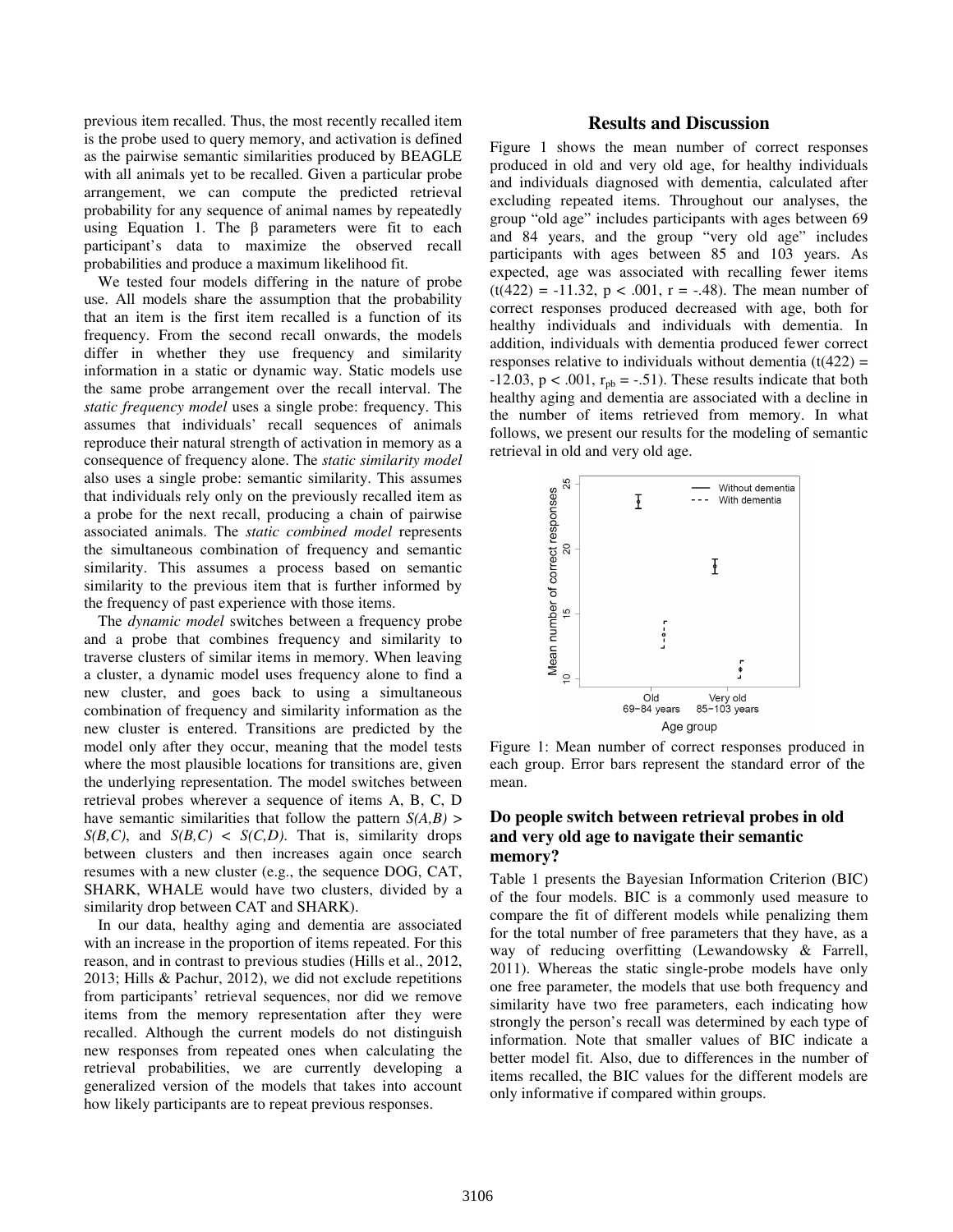| $s$ and $\alpha$ $\gamma$ hanner invacts per group. |                  |            |               |            |
|-----------------------------------------------------|------------------|------------|---------------|------------|
| Models                                              | Without dementia |            | With Dementia |            |
|                                                     | Old              | Very old   | Old           | Very old   |
|                                                     | $(69-84)$        | $(85-103)$ | $(69-84)$     | $(85-103)$ |
| <i>Static</i>                                       |                  |            |               |            |
| Frequency                                           | 293.34           | 223.51     | 163.27        | 149.46     |
|                                                     | (95.48)          | (92.39)    | (56.7)        | (79.75)    |
| Similarity                                          | 321.69           | 262.5      | 180.73        | 182.68     |
|                                                     | (106.49)         | (101.99)   | (61.94)       | (95.46)    |
| Combined                                            | 285.72           | 226.60     | 164.07        | 147.49     |
|                                                     | (95.83)          | (92.30)    | (54.19)       | (79.62)    |
| Dynamic                                             | 278.08           | 226.60     | 162.19        | 146.46     |
|                                                     | (95.69)          | (92.33)    | (54.68)       | (79.68)    |

Table 1: Median Bayesian Information Criterion (BIC) of static and dynamic models per group.

*Note.* Standard deviations are shown in parentheses.

The static, frequency model fit the data of all four groups better relative to the static, similarity model, suggesting that the best single predictor of recall was frequency rather than similarity. The pattern of results is, however, mixed across groups with respect to the fit of the models that use both frequency and similarity. The recall sequences of healthy individuals aged between 69-84 years were better fit by the static, combined model than by the two static single-probe models. Moreover, the model that incorporates dynamic transitions between probe arrangements outperformed the static combined model, being therefore the best fitting model for healthy individuals aged between 69-84 years. This finding is in line with past work showing that younger cohorts search memory according to a dynamic process that switches between a frequency probe and a probe that integrates frequency and similarity (Hills et al., 2013).

For the other groups of participants, however, the results show smaller differences in BIC between the static model that relies exclusively on frequency information and more complex models that use both frequency and similarity in a static or dynamic fashion. This suggests that the static frequency model may give a comparatively better account of memory search in very old age and dementia than for the healthy younger cohort. Yet the smaller BIC differences between models indicate that it is difficult to distinguish between them in very old age and dementia, thus calling for other methods to address the model selection problem.

#### **How do healthy aging and dementia impact memory search?**

The number of switches per item was essentially unrelated to the total number of items recalled  $(t(422) = -1.21, p = .22,$  $r = -.06$ ). Additionally, it was also not related with age  $(t(422) = -1.05, p = .29, r = -.05)$ , or with the presence of dementia (t(422) = .87, p = .38,  $r_{pb}$  = .04). Contrary to the cluster-switching and the cue-maintenance hypotheses, both of which posit specific changes in switching with increased age, these results seem to suggest that there are no differences in the nature of probe utilization with increased age, in support of the age invariance hypothesis. This result is not consistent with the age-related increase in switching found in previous work for a younger cohort (Hills et al., 2013), suggesting that different mechanisms of decline may be at play in adulthood and later in life. Additionally, the finding that dementia was, as for healthy aging, unrelated with switching suggests that the decline of memory search in dementia may result from the acceleration of the same mechanism that leads to decline in healthy aging.

We believe, however, that there is an alternative, more sensible interpretation of these findings. As seen above, as people age, a static model appears to be better supported relative to a dynamic model. Thus, the number of switches per item recalled may not be an appropriate signature of the impact of very old age and dementia on memory search. A more informative signature of the decline of memory search in old age may be given by the free parameter, β, which provides a measure of the deterministic nature of the activation given a specific retrieval probe. Different cohorts of healthy older adults and older adults with dementia may search memory in different ways, and these may influence the estimates of the β parameter. Higher values of β for the frequency probe lead very frequent items to have a larger share of the recall probability. Likewise, higher values of β for the similarity probe give a larger share of the recall probability to items that are very similar to the previouslyrecalled item. Lower values of β distribute the recall probabilities more evenly over all items in memory. Individual differences in the estimates of the β parameter may thus suggest alternative mechanisms of decline of memory search, whereby memory probes are given different weights in determining the recall probabilities.

Figure 2 plots the mean estimates per group for the  $\beta$ parameters corresponding to the frequency probe (panel A) and the similarity probe (panel B) in the static, combined model. Note that the parameter estimates are not comparable between probes due to the different scales of the Wikipediadefined frequencies and semantic similarities.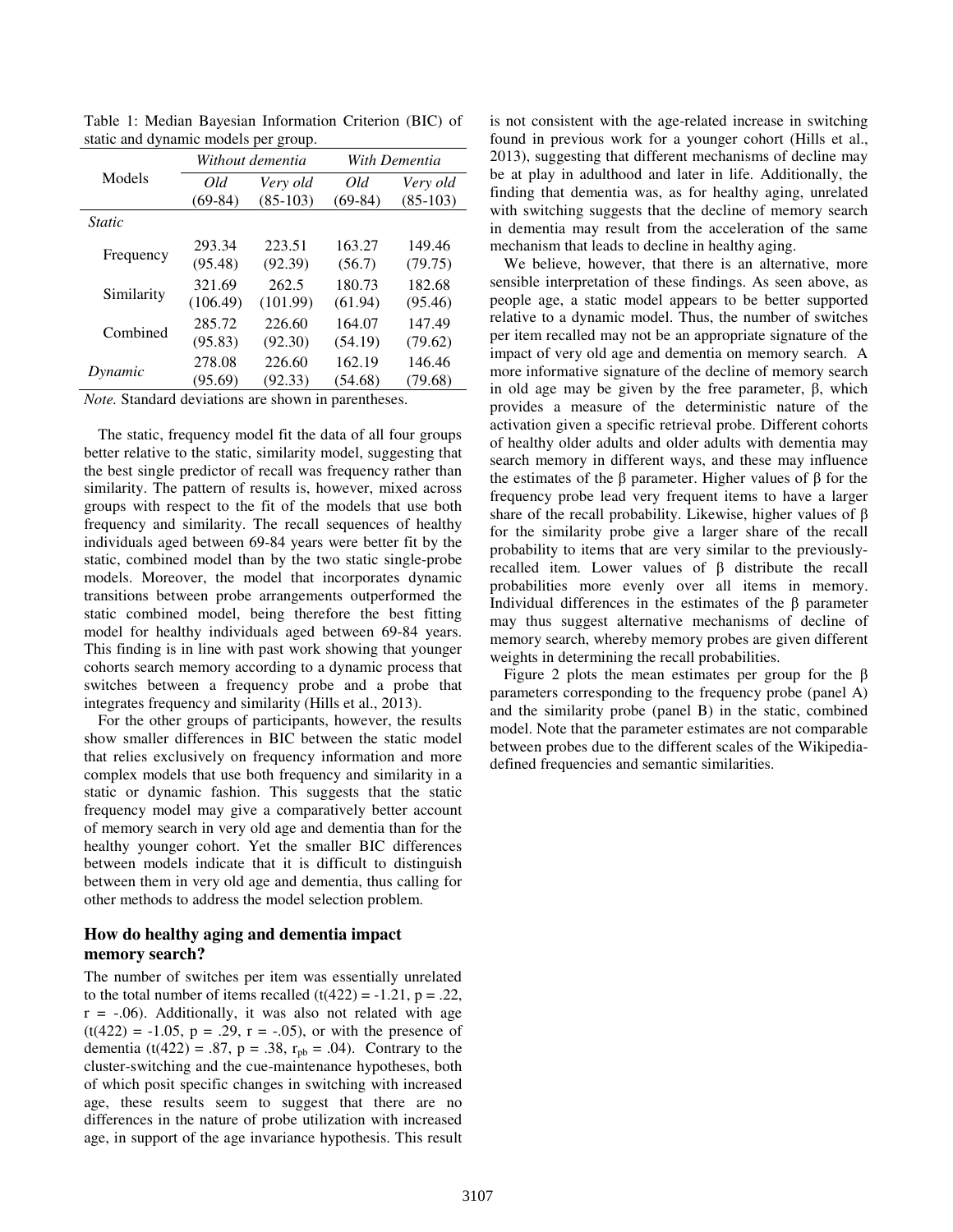

Figure 2: Mean estimates per group for the β parameters corresponding to the frequency probe (A) and similarity probe (B) in the combined static model. Error bars represent the standard error of the mean.

Figure 2 shows that, for individuals with normal intellectual functioning, there was an age-related increase in the estimates for the frequency probe, and a decrease in the estimates for the similarity probe. This indicates that memory search is more strongly determined by item frequency in very old age, but the weight of semantic similarity seems to decrease. For individuals diagnosed with dementia, the results demonstrate that there are no age differences in the estimates for either retrieval probe. However, the results suggest an association, independent of age, between dementia and the increasing weight of item frequency in determining the probability of recall.

This increase in the saliency of the frequency probe may be related to the observed increase in the proportion of repeated items with age (t(422) = 6.07, p < .001, r = .28) and dementia (t(422) = 8.04, p < .001,  $r_{\text{nb}}$  = .36). Figure 3 shows the mean of the log-transformed Wikipedia-defined frequencies for newly occurring items and repeated items produced as a function of age (panel A) and dementia diagnosis (panel B).



Figure 3: Mean Wikipedia-defined frequencies for new and repeated items produced as a function of age (A) and dementia diagnosis (B). Error bars represent the standard error of the mean.

In both age and dementia groups, repeated items had overall higher frequencies when compared with items recalled for the first time. Moreover, both age and dementia were associated with an increase in the Wikipedia-defined frequencies of the items repeated and, especially, of newly occurring items. Further modeling efforts are required to explore the contribution of repetitions to the higher saliency of the frequency probe in very old age and dementia.

#### **Conclusion**

Our results suggest that, in the absence of dementia, memory search in early old age is consistent with a dynamic process that switches between a frequency probe and a probe that integrates frequency and similarity to traverse clusters of items grouped in memory by semantic similarity. This finding is in line with past work showing that younger cohorts search memory according to a dynamic process (Hills et al., 2013). However, in very old age and dementia, memory search processes appear to become more static, relying more on frequency to probe memory.